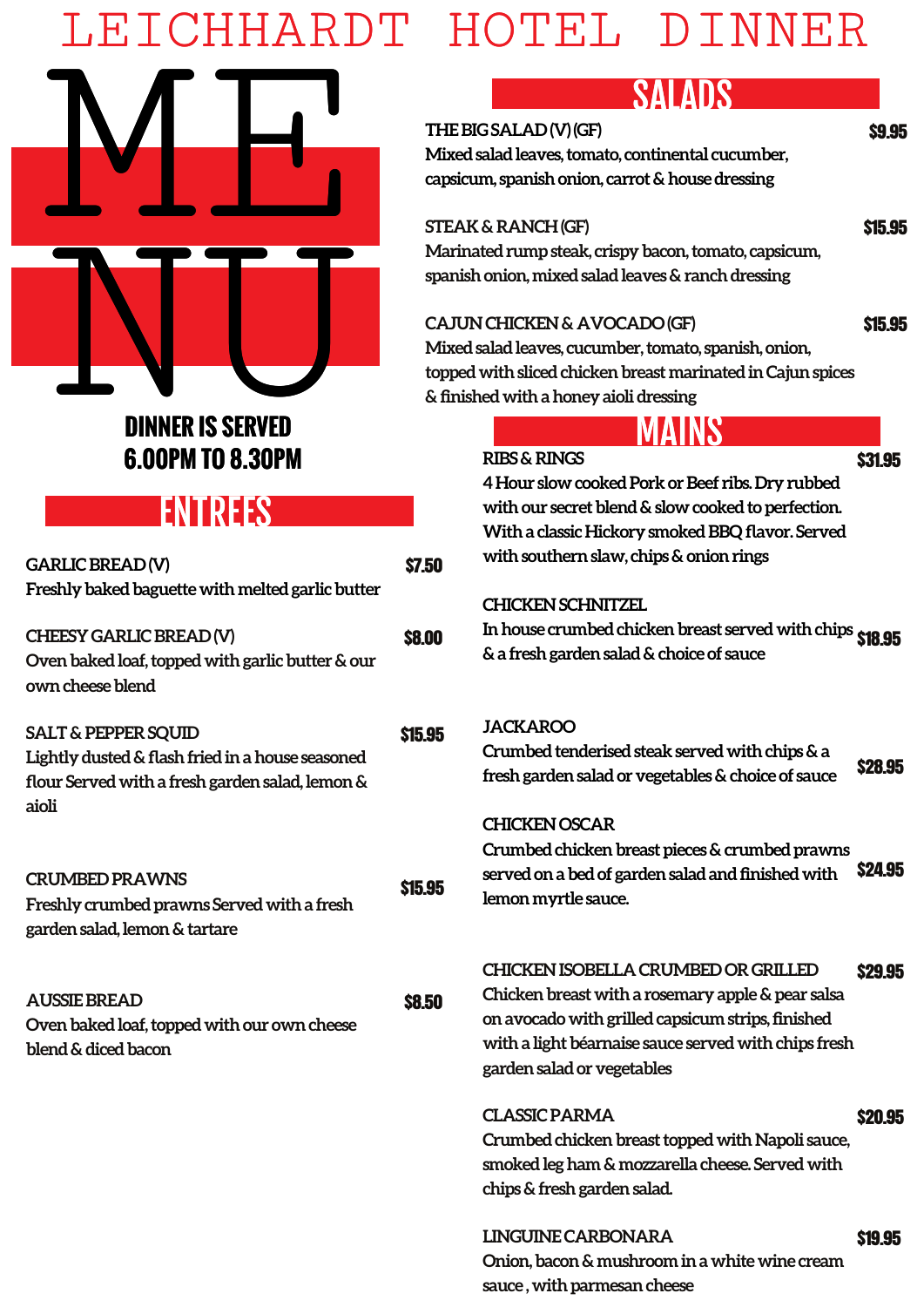|                                                                                                                                                                      | <b>HAWA</b><br>Ham, pi<br><b>PEPPER</b><br>Peppero |
|----------------------------------------------------------------------------------------------------------------------------------------------------------------------|----------------------------------------------------|
|                                                                                                                                                                      | <b>BEEF BO</b><br>Classic p<br>mozzar<br>herbs     |
| <b>SEAFOOD</b>                                                                                                                                                       | <b>BBQ CH</b><br>Chicker<br>mozzar                 |
| <b>JAMES SQUIRE BEER BATTERED FISH &amp; CHIPS</b><br>\$24.95<br>Beer battered fish served with chips & a fresh garden<br>salad, lemon & tartare                     | <b>SUPREI</b><br>Ham, be<br>mushro                 |
| <b>CRUMBED PRAWNS</b><br>\$24.95<br>Served with chips, a fresh garden salad, lemon &                                                                                 | <b>CHEESE</b><br>Parmes                            |
| tartare sauce<br>SALT AND PEPPER SQUID<br>\$25.95<br>Lightly dusted & flash fried in a house seasoned flour<br>served with a fresh garden salad, chips lemon & aioli | <b>VEGGIE</b><br>Capsicu<br>pineapp                |
| <b>GRILLED, CRUMBED OR JAMES SQUIRE BEER</b><br>\$28.95<br><b>BATTERED BARRA</b>                                                                                     | <b>FISH</b>                                        |
| Barramundi fish served with chips, a fresh garden<br>salad or vegetables lemon & tartare                                                                             | <b>HAV</b>                                         |
|                                                                                                                                                                      | <b>CHIO</b>                                        |
| <b>SEAFOOD BASKET</b><br><b>\$25.95</b><br>Crumbed prawn cutlet, squid rings, scallop bites,<br>tempura fish fillet served with chips, a fresh garden                |                                                    |

**salad lemon & tartare** 

## DI 7

| <b>HAWAIIAN</b>                                    | \$13.00 |
|----------------------------------------------------|---------|
| Ham, pineapple & mozzarella                        |         |
| <b>PEPPERONI</b>                                   | \$13.00 |
| Pepperoni & mozzarella                             |         |
| <b>BEEF BONANZA</b>                                | \$15.00 |
| Classic pepperoni, beef, leg ham, crispy bacon and |         |
| mozzarella on a smokey BBQ sauce, garnished with   |         |
| herbs                                              |         |
|                                                    |         |
| <b>BBQ CHICKEN &amp; BACON</b>                     | \$15.00 |
| Chicken, bacon, onions with a BBQ sauce base &     |         |
| mozzarella                                         |         |
| <b>SUPREME</b>                                     | \$15.00 |
| Ham, beef, pepperoni, capsicum, pineapple,         |         |
| mushroom, onion & mozzarella                       |         |
|                                                    |         |
| CHEESE LOVERS (V)                                  | \$13.00 |
| Parmesan, cheddar & mozzarella                     |         |
|                                                    |         |
| <b>VEGGIE LOVERS(V)</b>                            | \$15.00 |
| Capsicum, mushrooms,                               |         |
| pineapple, onion, tomato, olives, & mozzarella     |         |
|                                                    |         |

## **LITTLE NIPPERS**

| <b>FISH &amp; CHIPS</b>           | \$8.50       |
|-----------------------------------|--------------|
| <b>HAWAIIAN PIZZA &amp; CHIPS</b> | <b>S8.50</b> |
| CHICKEN NUGGETS & CHIPS           | \$8.50       |

IF YOU HAVE A FOOD ALLERGY OR A SPECIAL DIETARY REQUIREMENT PLEASE INFORM A MEMBER OF STAFF. THANK YOU